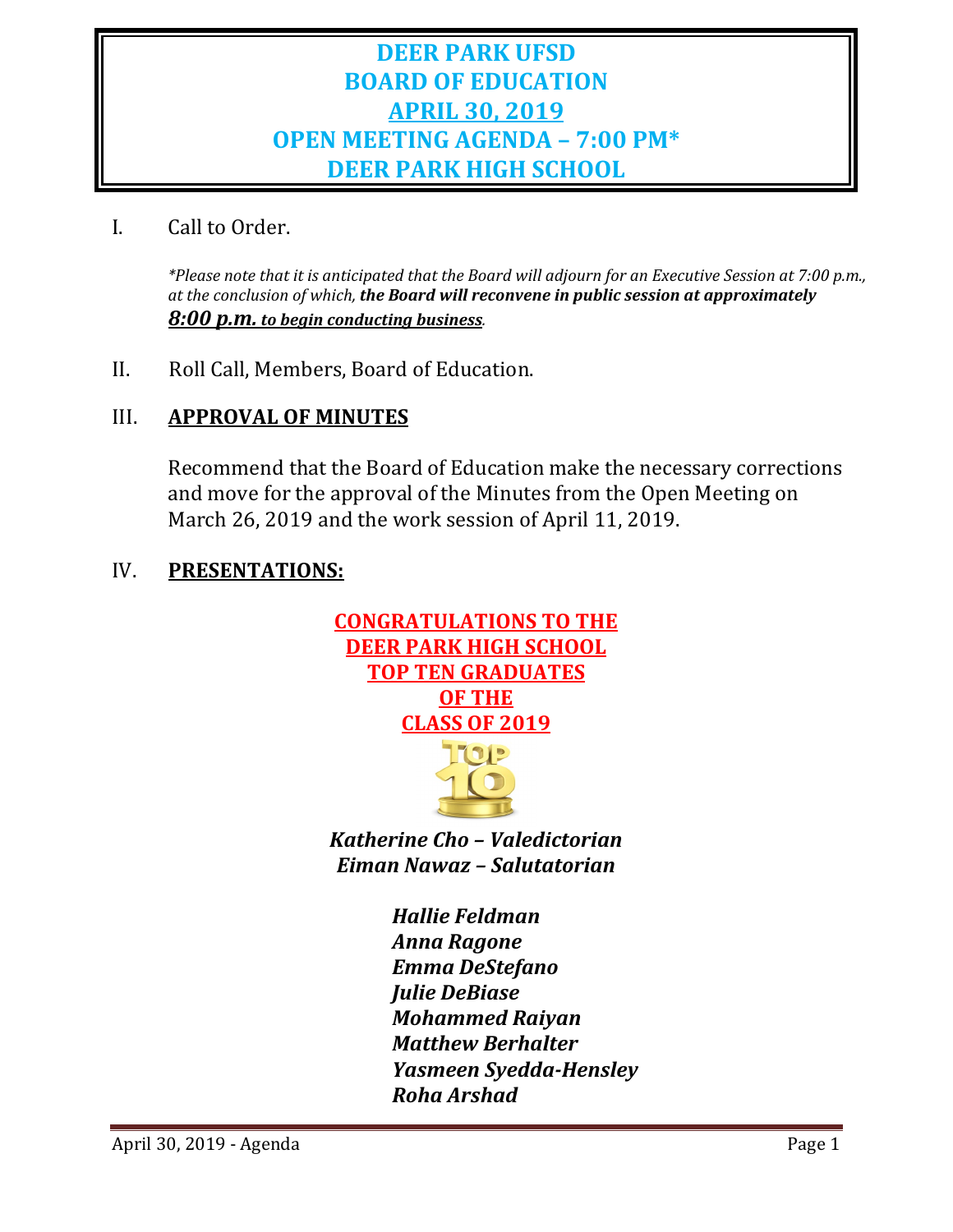# **JFK Student Kaylee Nguyen Winner of the Women's History Art Contest**

**~~~**

**Robert Frost Students Winners of the LI Science and Engineering Fair Michelle D. Antonio – 2nd Place Sophia Zorakhsh – 3rd Place**

**~~~**

**High School Student Jahi Tucker First in Nation 2018 USA National Boxing Championship**

**~~~**

**High School Varsity Basketball player Malik Edmead On his 1000th career point**

**~~~**

**John F. Kennedy Intermediate School has been identified as a school that is Boosting Achievement of Economically Disadvantaged Students By Better Outcomes Research**

**~~~**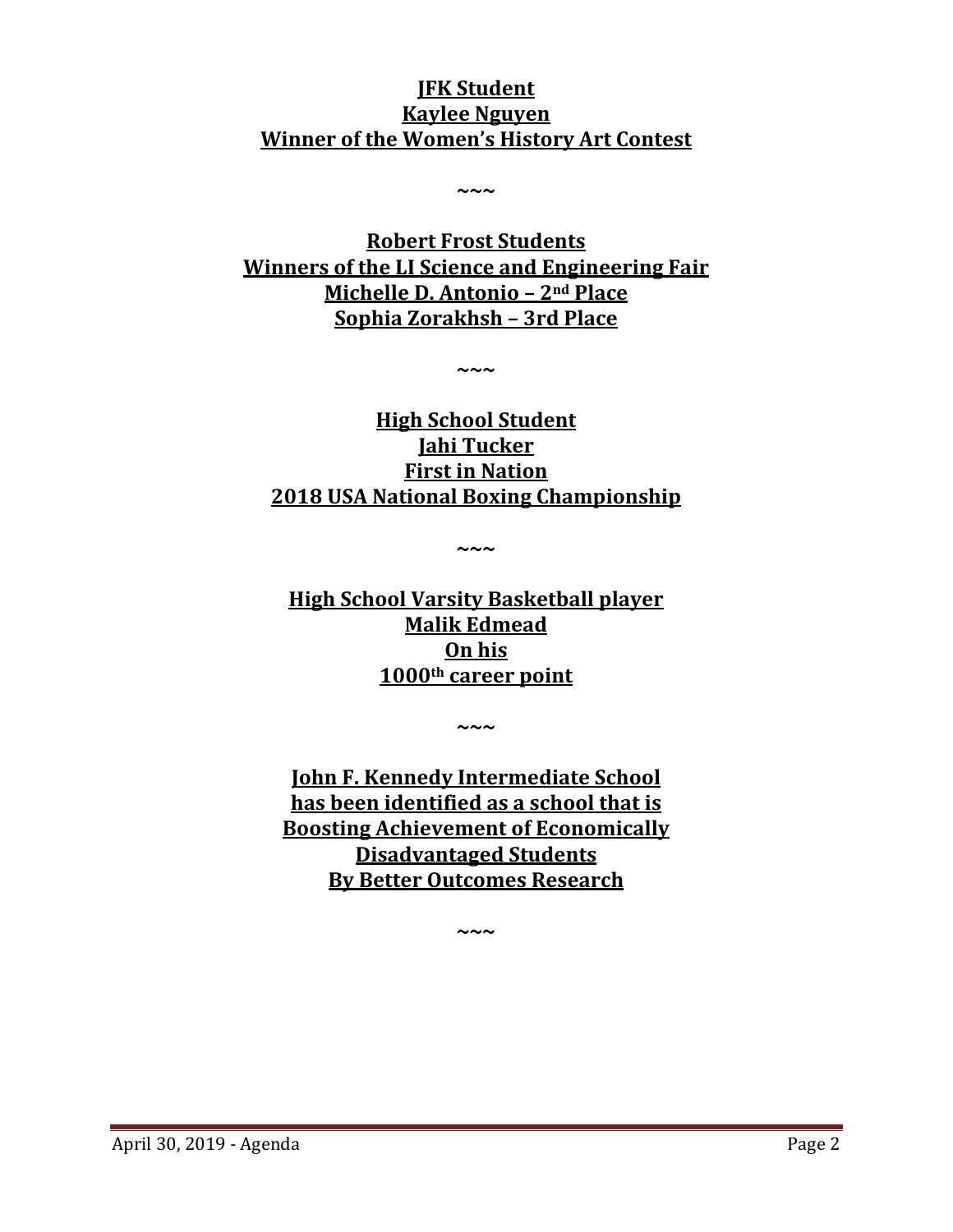# V. **NEW BUSINESS:**

#### **1. 2019-2020 BOCES BUDGET VOTE AND ELECTION**

*Recommend that the Board of Education approve the following resolution:*

**RESOLVED,** that the Board of Education of the Deer Park UFSD will vote to approve the 2019-2020 Administrative budget for the Board of Cooperative Educational Services, Second Supervisory District of Suffolk County (West Suffolk BOCES) NY and,

**BE IT FURTHER RESOLVED**, that the Board of Education will support Mrs. Ilene Herz, Mr. Brian Sales and Mrs. Maryann Zumpano to fill three vacant seats, each for a three year term on the Western Suffolk Board of Cooperative Education Services.

### **2. FIRST READING – POLICIES**

*Recommend that the Board of Education approve the following resolution:*

**RESOVLED,** that the Board of Education approve the first reading of the below policies:

- #4600 Counseling and Guidance programs
- #5225 Student Personal Expression
- #5420 Student Health Services

### **3. SECOND READING AND APPROVAL – POLICY #1500 FACILITY USE FEE SCHEDULE**

*Recommend that the Board of Education approve the following resolution:*

**RESOLVED,** that the Board of Education approve the following policy as accepted and adopted by the Board of Education and placed in the Board of Education policy manual.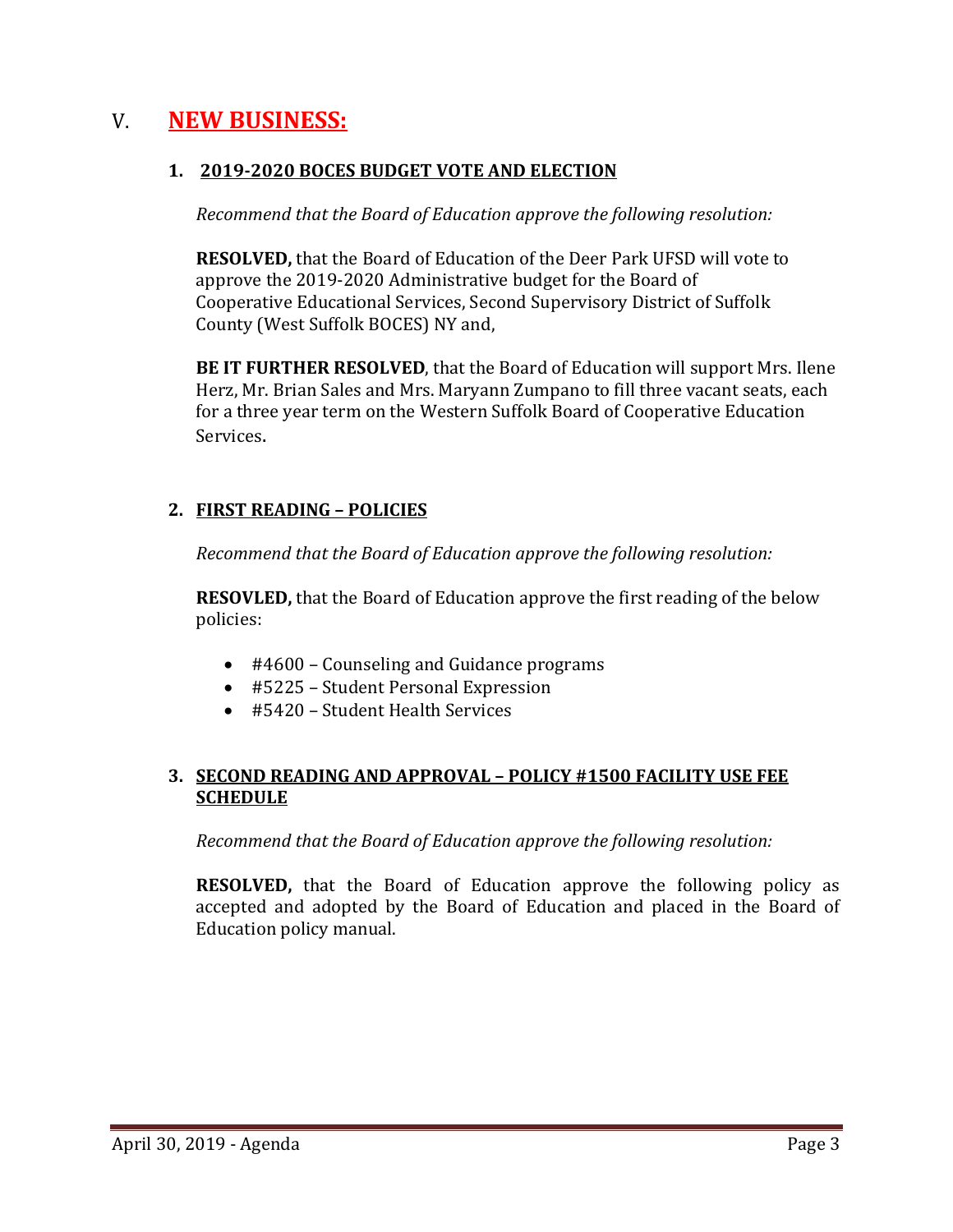#### **4. EMPLOYMENT AGREEMENT TO APPOINT SUPERINTENDENT**

*Recommend that the Board of Education approve the following resolution:*

**BE IT HEREBY RESOLVED THAT** the Board of Education of the Deer Park Union Free School District appoints James Cummings as Superintendent of Schools effective July 1, 2019 on the terms and conditions set forth in an employment agreement dated March 26, 2019; and

BE IT FURTHER REESOLVED THAT the Board authorizes the Board President to execute said employment agreement on behalf of the Board.

### VI. **APPROVAL OF SCHEDULES**

*Recommend, that the Board of Education approve the following schedules collectively:*

# **NON-INSTRUCTIONAL**

#### **SCHEDULE -- CS --CHANGE OF SALARY/ STATUS (Non-Instructional)**

#### **Matthew Leichert**

Deer Park High School Position: Senior Lifeguard/Recreation Specialist<br>Salary/Step: \$12.98/16.10 hr  $$12.98/16.10 \text{ hr}$ <br>S:  $4/29/2019$ Effective Date $(s)$ :

#### **John Pawelko**

Deer Park High School<br>Position: Senior Senior Lifeguard/Recreation Specialist Salary/Step: \$12.98/16.10 hr<br>Effective Date(s): 4/29/2019 Effective Date $(s)$ :

#### **SCHEDULE -- NN --APPOINTMENTS (Non-Instructional)**

#### **Salvatore Caliendo**

Transportation<br>Position: Transportation Aide<br>\$17.11/hour Salary/Step: \$17.11/hour<br>Effective Date(s): 4/15/2019 Effective Date $(s)$ :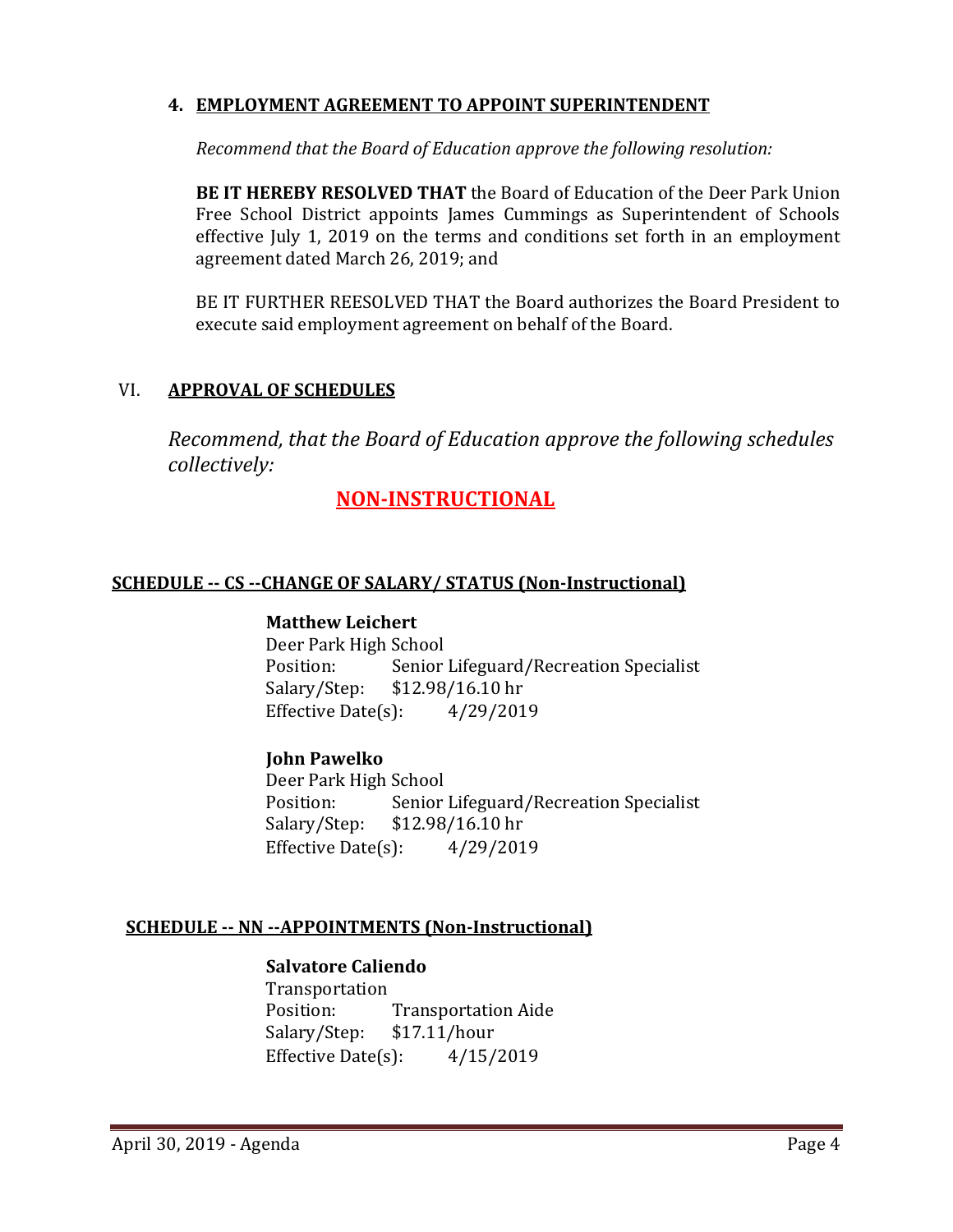#### **Michael Cangiano**

Memorial<br>Position: Groundsman Salary/Step: \$48,273 Step 1 Effective Date(s):  $4/22/2019$ 

#### **Gregorio Collazo**

Transportation<br>Position: Bus Driver<br>\$24.76/hr Salary/Step: Effective Date(s):  $4/15/2019$ 

#### **James Henry Sr.**

Transportation Bus Driver<br>\$24.76/hour Salary/Step: Effective Date $(s)$ :  $4/10/2019$ 

#### **Dominick Laurita**

Transportation<br>Position: Transportation Aide<br>\$17.11/hour Salary/Step: \$17.11/hour<br>Effective Date(s): 4/1/2019 Effective Date $(s)$ :

### **Shalay Ward-Rutherford**

John F Kennedy Intermediate School<br>Position: Non-Instructional Cal Non-Instructional Cafeteria Aide<br>\$17.11/hour Salary/Step: \$17.11/hour<br>Effective Date(s): 4/1/2019 Effective Date $(s)$ :

#### **SCHEDULE -- NNPS --PER DIEM SUBSTITUTES (Non-Instructional)**

#### **Wilson Diaz**

Transportation<br>Position: Substitute Bus Driver<br>\$21.50/hour Salary/Step: Effective Date(s):  $4/3/2019$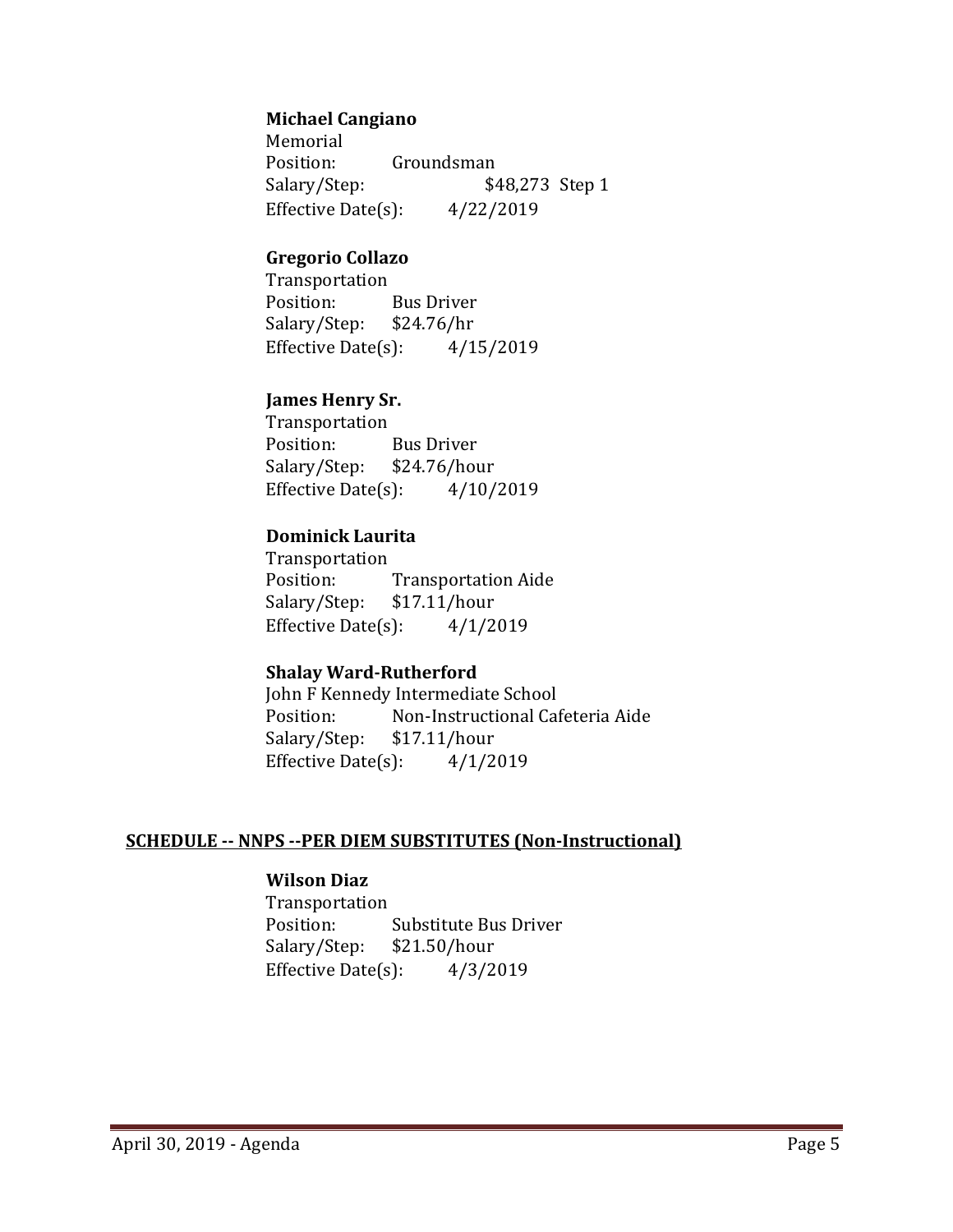### **SCHEDULE -- OO --RESIGNATIONS / RETIREMENTS / REMOVALS / TERMINATIONS (Non-Instructional)**

### **Jean Skaalerud**

Robert Frost Middle School<br>Position: Nurse Position: Salary/Step: Effective Date(s): 6/30/2019 Resignation. No outstanding obligation to the district

#### **SCHEDULE -- QQ --LEAVES OF ABSENCE (Non-Instructional)**

#### **Donald Buhrmeister**

Transportation<br>Position: **Transportation Aide** Salary/Step: Effective Date(s): 4/16/2019 - 5/17/2019 Extension of Unpaid Medical LOA

#### **Terence Clark**

Deer Park High School<br>Position: Night C Night Custodian Salary/Step:<br>Effective Date(s): Effective Date(s): 3/23/2019 - 4/12/2019 Extension of Paid Medical LOA (FMLA)

#### **Paula de laGrenade**

Transportation<br>Position: **Bus Driver** Salary/Step:<br>Effective Date(s):  $4/5/2019 - 5/9/2019$ Extension of Unpaid Medical LOA

#### **Anne Gisbert**

Transportation<br>Position: **Transportation Aide** Salary/Step: Effective Date(s): 4/1/2019 - 4/30/2019 CORRECTION of Extension of Unpaid LOA Dates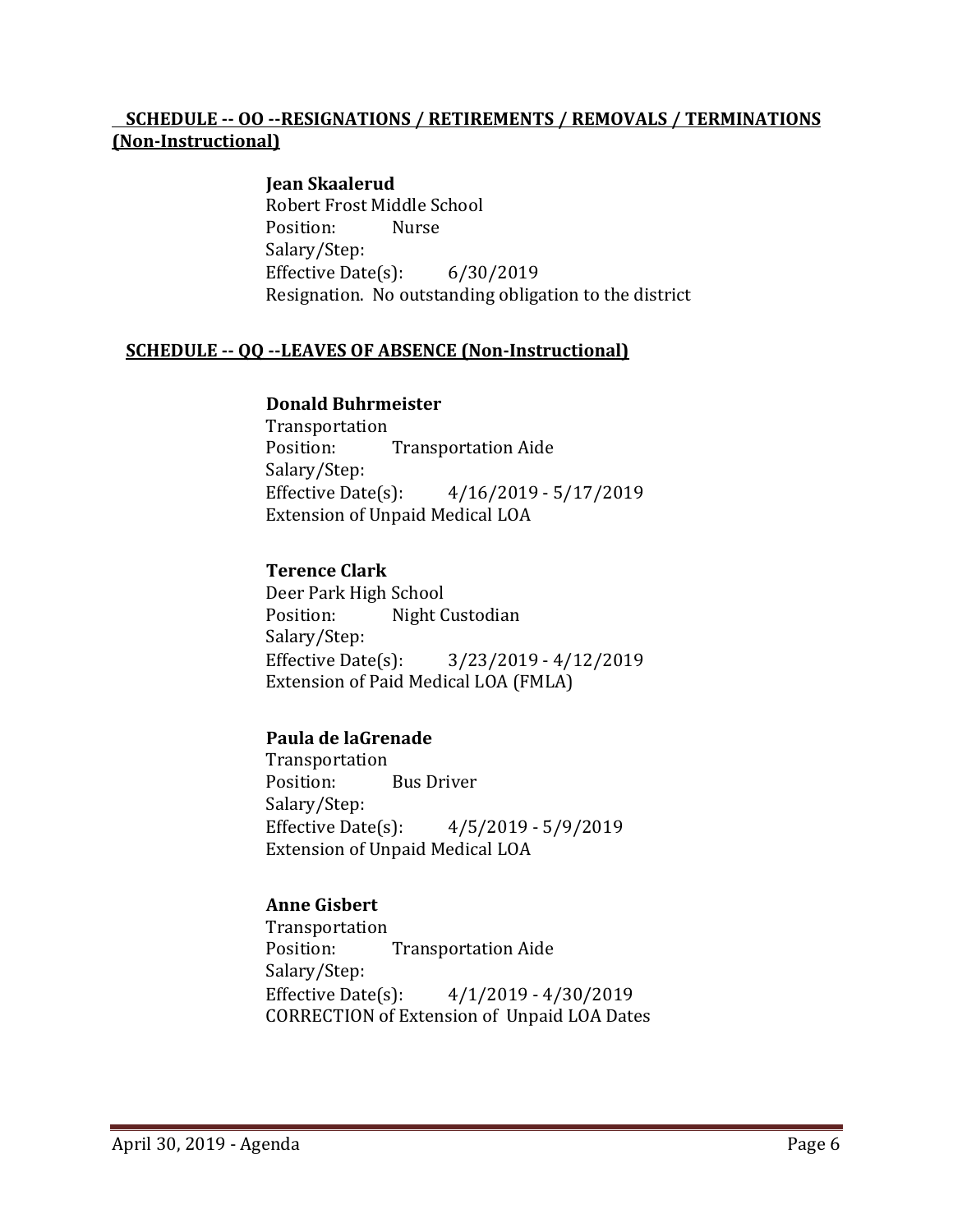### **Dennis McNeil**

John Quincy Adams School Custodian Salary/Step:<br>Effective Date(s):  $4/4/2019 - 5/15/2019$ Extension of Paid (Differential) Medical LOA

#### **Leslie Sachs**

Transportation<br>Position: **Bus Driver** Salary/Step:<br>Effective Date(s):  $4/3/2019 - 6/30/2019$ Extension of Unpaid Medical LOA

# **INSTRUCTIONAL**

#### **SCHEDULE -- CSS --CHANGE OF STATUS / SALARY (Instructional)**

#### **Jean Martine**

John Quincy Adams School<br>Position: Digital Liter Digital Literacy Teacher<br>No Change Salary/Step: No<br>Effective Date(s):  $9/1/2019 - 6/30/2020$ 

### **Linda Stow**

John Quincy Adams School Math AIS Teacher<br>No Change Salary/Step: Effective Date(s): 9/1/2019 - 6/30/2020

#### **SCHEDULE -- LR --LONG TERM SUBSTITUTE / LEAVE REPLACEMENT (LR) APPOINTMENTS (Instructional)**

#### **Lauren Pabisch**

Deer Park High School Position: Leave Replacement Social Studies Teacher<br>Salary/Step: \$56,707 BA/Step 1 \$56,707 BA/Step 1 Effective Date(s): 4/5/2019 - 5/3/2019 (McCaffrey) Salary will be prorated at \$4,253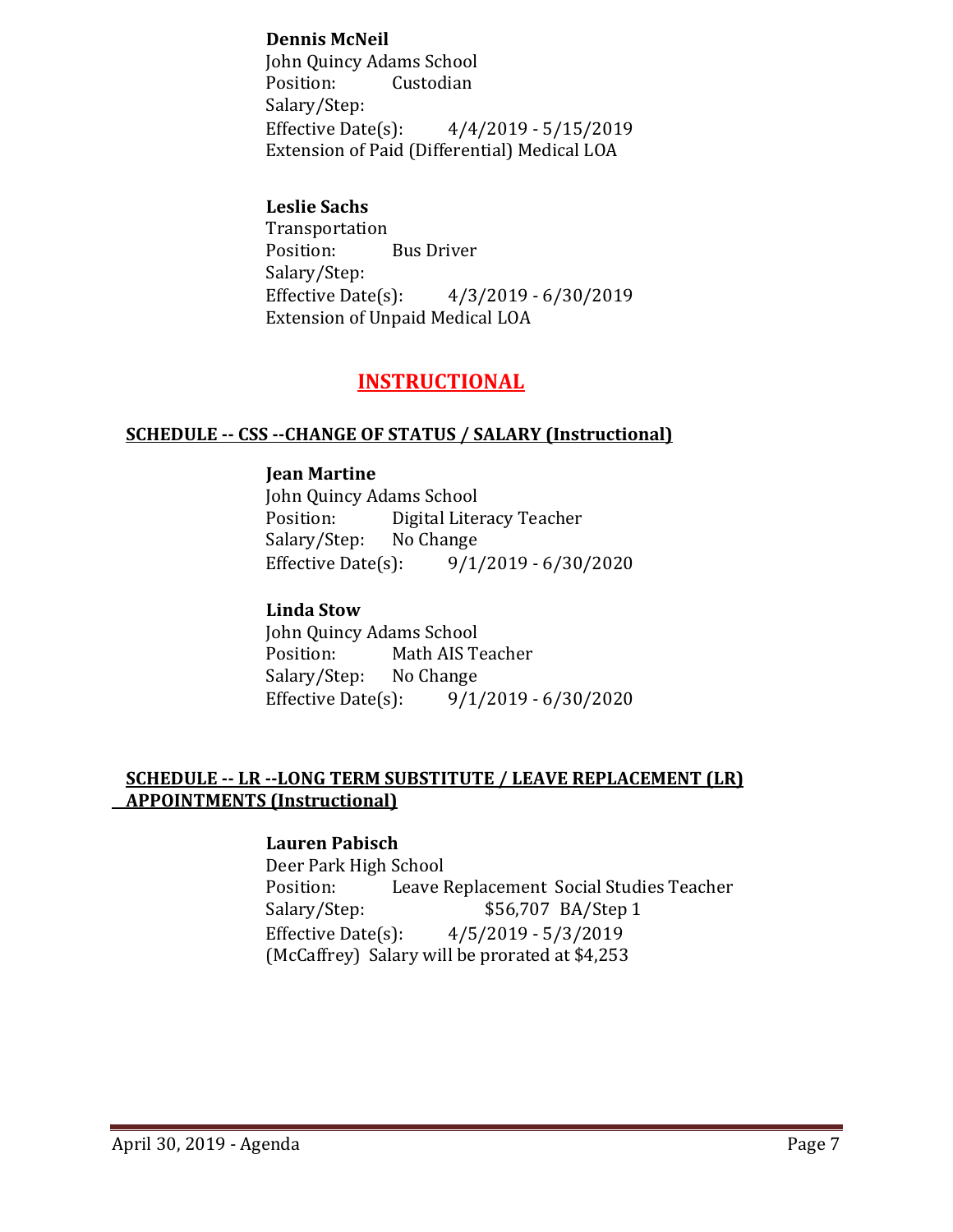#### **SCHEDULE -- NAS --ADMINSTRATIVE / SUPERVISORY APPOINTMENTS (Instructional) \***

#### **Marilin Gutierrez**

John F Kennedy Intermediate School<br>Position: Probationary Associa Probationary Associate Principal<br>\$115,000 Salary/Step: Effective Date(s): 7/1/2019 - 6/30/2023

\*Except to the extent required by the applicable provisions of Education Law 2509, 2573, 3212 and 3014, in order to be granted tenure the classroom teacher or building administrator shall have received composite or overall annual professional performance review ratings pursuant to Education Law 3012-c and/or 3012-d of either effective or highly effective in at least three (3) of the four (4) preceding years and if the classroom teacher or administrator receives an ineffective composite or overall rating in the final year of the probationary period he or she shall not be eligible for tenure at that time.

#### **SCHEDULE -- NPS --PER DIEM SUBSTITUTES (Instructional)**

#### **Doreen Aretakis**

District Wide Per-Diem Substitute Teacher<br>\$110/day Salary/Step: \$110/day<br>Effective Date(s): 4/29/2019 Effective Date $(s)$ : Certification: Physical Education K-12

#### **Christine Blain**

District Wide<br>Position: Per-Diem Substitute Teacher<br>\$110/day Salary/Step: Effective Date $(s)$ :  $4/15/2019$ Certification: Social Studies 5-9 and 7-12

#### **SCHEDULE -- NS --PERMANENT SUBSTITUTES (Instructional)**

#### **Amanda Heelan**

Deer Park High School Permanent Substitute Teacher<br>\$125/day Salary/Step: \$1<br>Effective Date(s): Effective Date(s): 4/9/2019 - 6/30/2019 Certifications: Physical Education & Health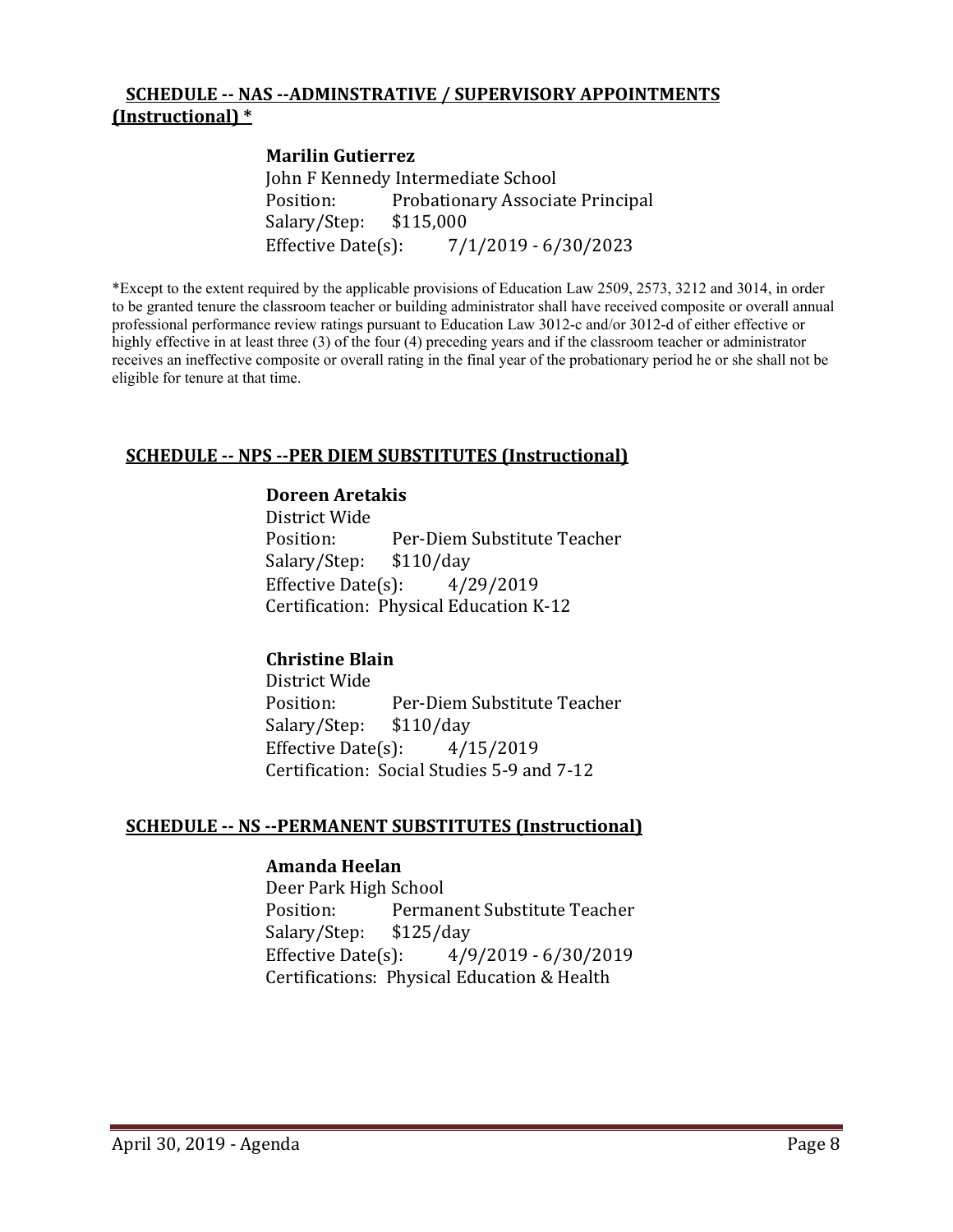### **Laura Raimondi**

Deer Park High School<br>Position: Permai Permanent Substitute Teacher<br>\$125/day Salary/Step: \$1<br>Effective Date(s): Effective Date(s): 4/15/2019 - 6/30/2019 Certification: ESL

## **Kristina Sumakis**

Deer Park High School Permanent Substitute Teacher<br>\$125/day Salary/Step: \$1<br>Effective Date(s): Effective Date(s): 4/15/2019 - 6/30/2019 Certification: ELA (pending)

### **SCHEDULE -- O --RESIGNATIONS / RETIREMENTS / REMOVALS / TERMINATIONS (Instructional)**

#### **Cynthia Jewell**

Deer Park High School<br>Position: Math T Math Teacher Salary/Step: Effective Date $(s)$ : 6/30/2019 Resignation for the purpose of RETIREMENT

#### **Christopher Kauter**

Memorial<br>Position: District Administrator for Instructional Technology Salary/Step: Effective Date(s): 6/30/2019 Resignation. No outstanding obligation to the district.

#### **Joan O'Connell**

Deer Park High School<br>Position: Permai Permanent Substitute Teacher Salary/Step: Effective Date(s): 4/2/2019 Termination. No outstanding obligation to the district.

#### **Karina Pistorio**

John F Kennedy Intermediate School<br>Position: Permanent Substitute Permanent Substitute Teacher Salary/Step: Effective Date $(s)$ :  $4/8/2019$ Resignation. No outstanding obligation to the district.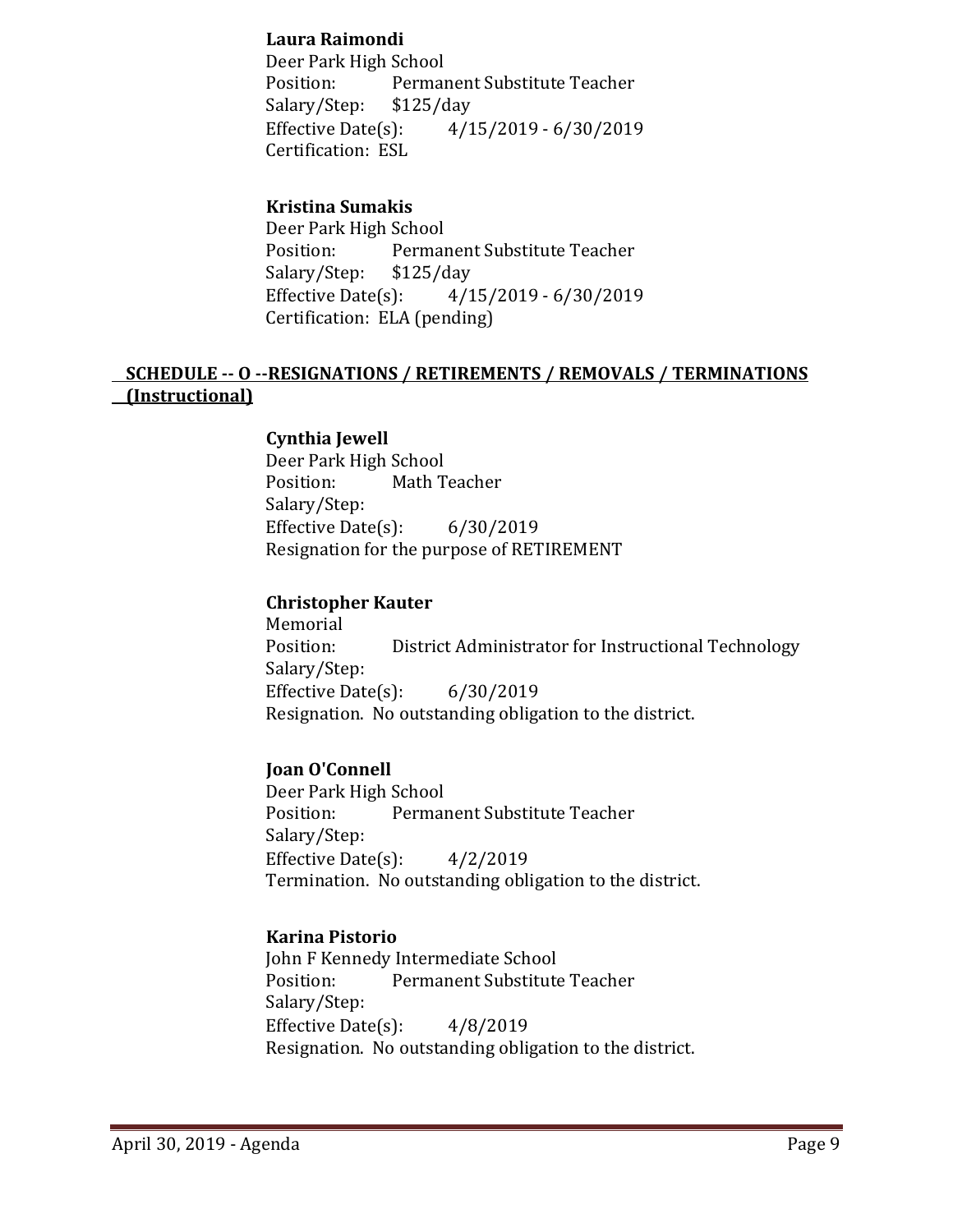### **Amanda Traube**

Robert Frost Middle School Position: Teaching Assistant Salary/Step: Effective Date(s): 5/1/2019 Resignation. No outstanding obligation to the district.

### **Laura Valente**

Robert Frost Middle School **Special Education Teacher** Salary/Step: Effective Date(s): 6/30/2019 Resignation. No outstanding obligation to the district

### **SCHEDULE -- Q --LEAVES OF ABSENCE (Instructional)**

#### **Paula Behrens**

Robert Frost Middle School<br>Position: Family & Co Family & Consumer Science Teacher Salary/Step:<br>Effective Date(s):  $3/25/2019 - 4/15/2019$ Paid Medical LOA (FMLA)

## **Jennifer Cambria**

May Moore School **Elementary Teacher** Salary/Step:<br>Effective Date(s):  $4/1/2019 - 4/8/2019$ Paid Medical LOA (FMLA)

## **Christine Gill**

Deer Park High School<br>Position: Math & Math & Business Curriculum Associate Salary/Step:<br>Effective Date(s): Effective Date(s): 3/28/2019 - 5/23/2019 CHANGE OF DATES: 3/28/19-4/15/19 Paid Maternity LOA (FMLA) 4/16/19-5/23/19 Unpaid Maternity LOA (FMLA)

## **Jaime Lalli-Kraus**

May Moore School **Elementary Teacher** Salary/Step:<br>Effective Date(s): Effective Date(s): 4/13/2019 - 4/18/2019 Extension of Unpaid Medical LOA (FMLA)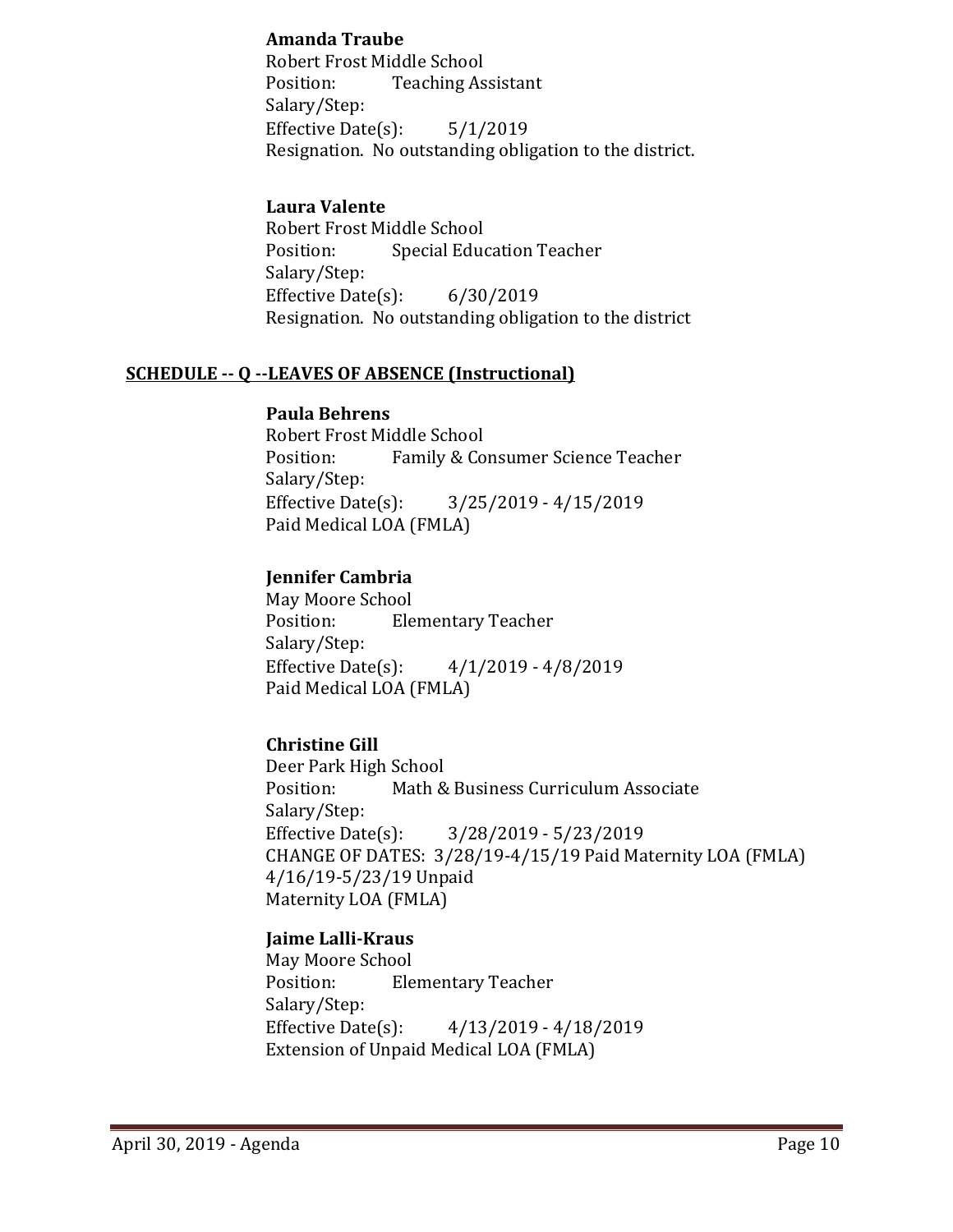### **Kathleen Layden**

John F Kennedy Intermediate School<br>Position: Teaching Assistant **Teaching Assistant** Salary/Step:<br>Effective Date(s):  $4/4/2019 - 4/12/2019$ Paid Medical LOA (FMLA)

### **Jenine Moran**

Deer Park High School<br>Position: Special **Special Education Teacher** Salary/Step:<br>Effective Date(s):  $4/6/2019 - 4/18/2019$ Extension of LOA 4/6/19-4/17/19 Paid Medical LOA (FMLA) 4/18/19 Unpaid Medical LOA(FMLA)

### **Laura Oddo**

John Quincy Adams School<br>Position: Elementary **Elementary Teacher** Salary/Step: Effective Date(s): 4/16/2019 - 5/8/2019 Paid Medical LOA (FMLA)

## **Kristen Salemi**

Deer Park High School<br>Position: Math T Math Teacher Salary/Step:<br>Effective Date(s): Effective Date(s): 4/13/2019 - 5/17/2019 Unpaid Maternity LOA (FMLA)

## **SCHEDULE -- TTPA --TEMPORARY ASSIGNMENT (Instructional)**

### **Brittany Grosse**

John F Kennedy Intermediate School<br>Position: After School AIS ELA After School AIS ELA Teacher<br>\$71/hr Salary/Step: \$71/hr<br>Effective Date(s): 3/25/2019 Effective Date $(s)$ :

## **Kimberly Kokolakis**

John F Kennedy Intermediate School<br>Position: After School AIS ELA After School AIS ELA Teacher<br>\$71/hr Salary/Step: \$71/hr<br>Effective Date(s): 3/26/2019 Effective Date $(s)$ :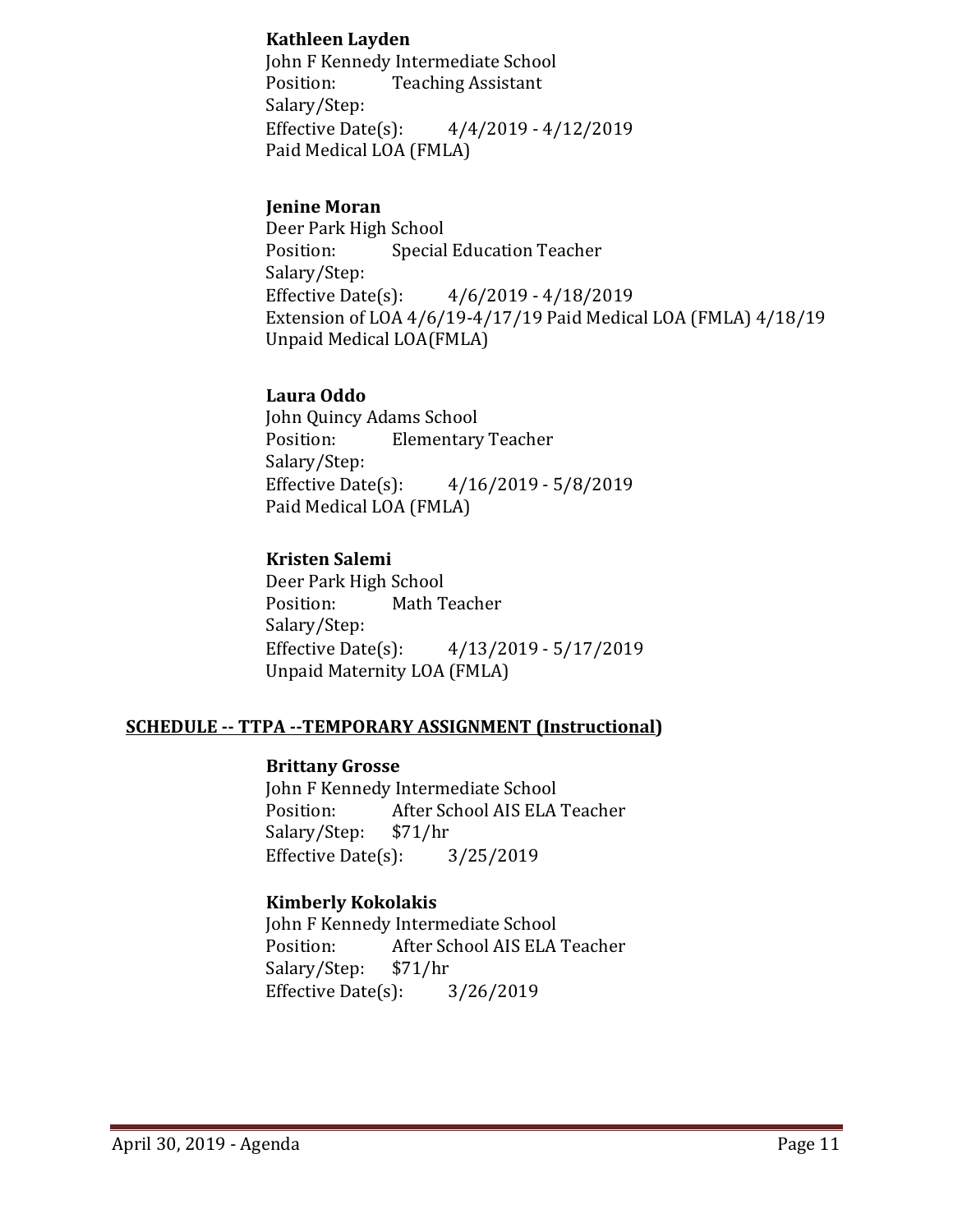### **Christina MacQuarrie**

John F Kennedy Intermediate School<br>Position: After School AIS ELA After School AIS ELA Teacher<br>\$71/hr Salary/Step: \$71/hr<br>Effective Date(s): 3/18/2019 Effective Date $(s)$ :

## **Nicole McAdam**

John F Kennedy Intermediate School<br>Position: After School AIS ELA After School AIS ELA Teacher<br>\$71/hr Salary/Step: \$71/hr<br>Effective Date(s): 3/25/2019 Effective Date $(s)$ :

### **Jodi Simet**

John F Kennedy Intermediate School<br>Position: After School AIS ELA After School AIS ELA Teacher<br>\$71/hr Salary/Step: Effective Date(s): 3/5/2019 - 3/18/2019

## **Lauren Stein**

Robert Frost Middle School<br>Position: Math Reviev Math Review Teacher<br>\$71/hour Salary/Step: \$7<br>Effective Date(s): Effective Date(s): 4/9/2019 - 4/18/2019

# **SCHEDULE 19/BP-810 – SCHEDULE OF BILLS PAYABLE**

| General*               | # 41        | 3/31/2019 |
|------------------------|-------------|-----------|
| General*               | #43         | 4/30/2019 |
| Federal*               | # 20        | 4/30/2019 |
| Capital*               | #32         | 3/31/2019 |
| Capital*               | #33         | 4/30/2019 |
| School Lunch*          | #18         | 4/30/2019 |
| Trust & Agency*        | #9          | 3/31/2019 |
|                        | Daily Check |           |
| <b>WORKERS' COMP.*</b> | Register    | 3/25/2019 |
|                        | Daily Check |           |
| <b>WORKERS' COMP.*</b> | Register    | 3/28/2019 |
|                        | Daily Check |           |
| <b>WORKERS' COMP.*</b> | Register    | 4/1/2019  |
|                        | Daily Check |           |
| <b>WORKERS' COMP.*</b> | Register    | 4/1/2019  |
| General*               | #45         | 4/30/2019 |
| Federal*               | # 21        | 4/30/2019 |
| Capital*               | #34         | 4/30/2019 |
| Reserve*               | # 4         | 4/30/2019 |
| School Lunch*          | # 19        | 4/30/2019 |
|                        |             |           |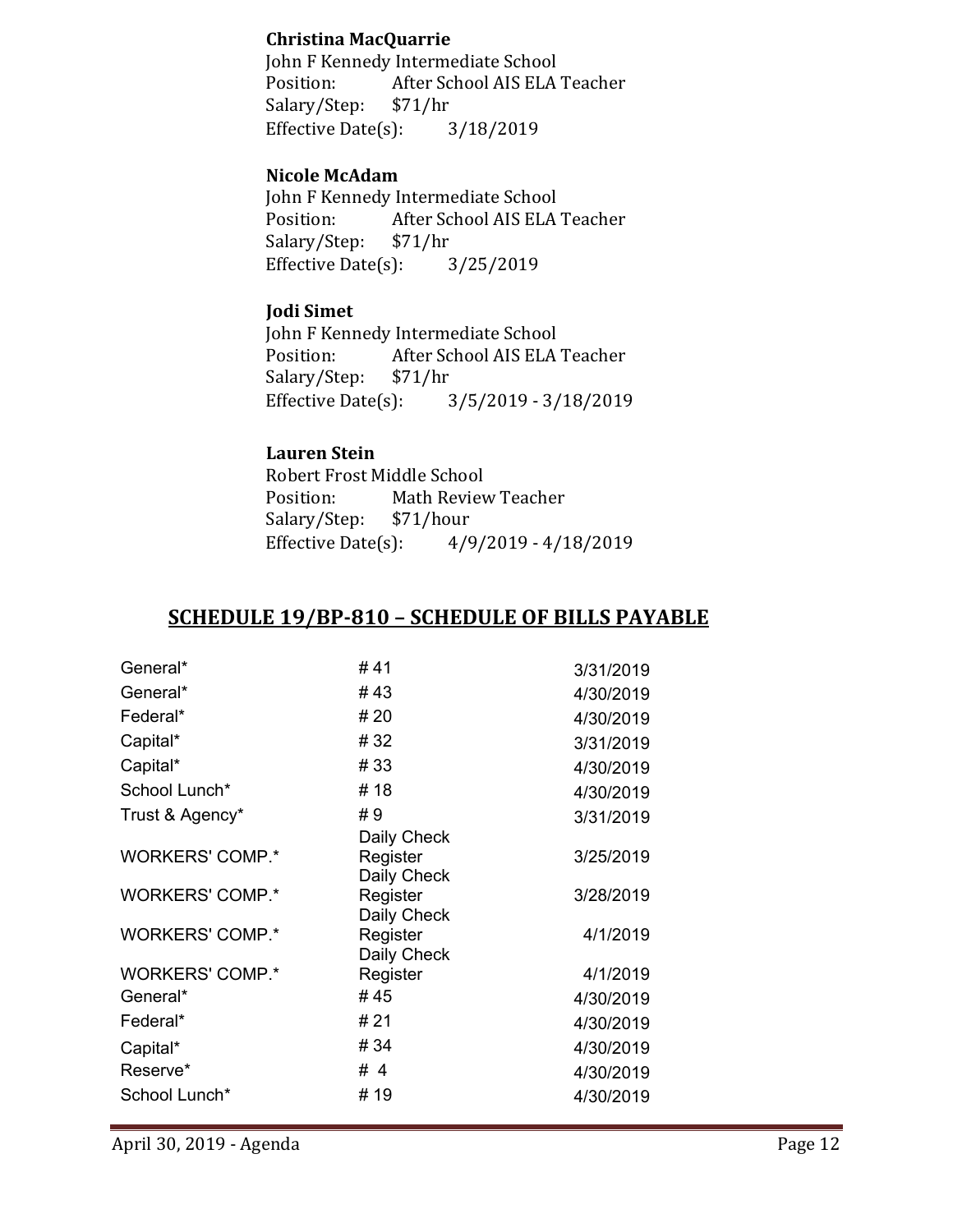| <b>WORKERS' COMP.*</b> | Daily Check<br>Register                | 4/9/2019  |
|------------------------|----------------------------------------|-----------|
| <b>WORKERS' COMP.*</b> | Daily Check<br>Register<br>Daily Check | 4/11/2019 |
| <b>WORKERS' COMP.*</b> | Register<br>Daily Check                | 4/15/2019 |
| <b>WORKERS' COMP.*</b> | Register                               | 4/16/2019 |

# **SCHEDULE 19-E-430 - EXPLANATION OF BUDGETARY TRANSFERS** #T19 & T20

# **SCHEDULES 19-F-354 & 355 - CONTRACT REPORTS**

## **SCHEDULE 4-H-19 – HOME TEACHING (regular & S/E)**  (confidential)

# **SCHEDULE 4-S-19 – SPECIAL TRANSPORTATION**  (confidential)

# **SCHEDULE 4-SE-19 - COMMITTEE RECOMMENDATIONS** (confidential)

# VII. **RECEIPT OF SCHEDULES**

*Recommend that the Board of Education approve the following receipt of schedules collectively:*

# **SCHEDULE 19-A-478 - TREASURERS REPORT**

| General Fund -<br>School Lunch Fund<br>Federal Fund - | March<br>March<br>March |
|-------------------------------------------------------|-------------------------|
| July/March                                            |                         |
| July/March                                            |                         |
|                                                       |                         |

Claims Audit

March 1, 2019 - March 31, 2019